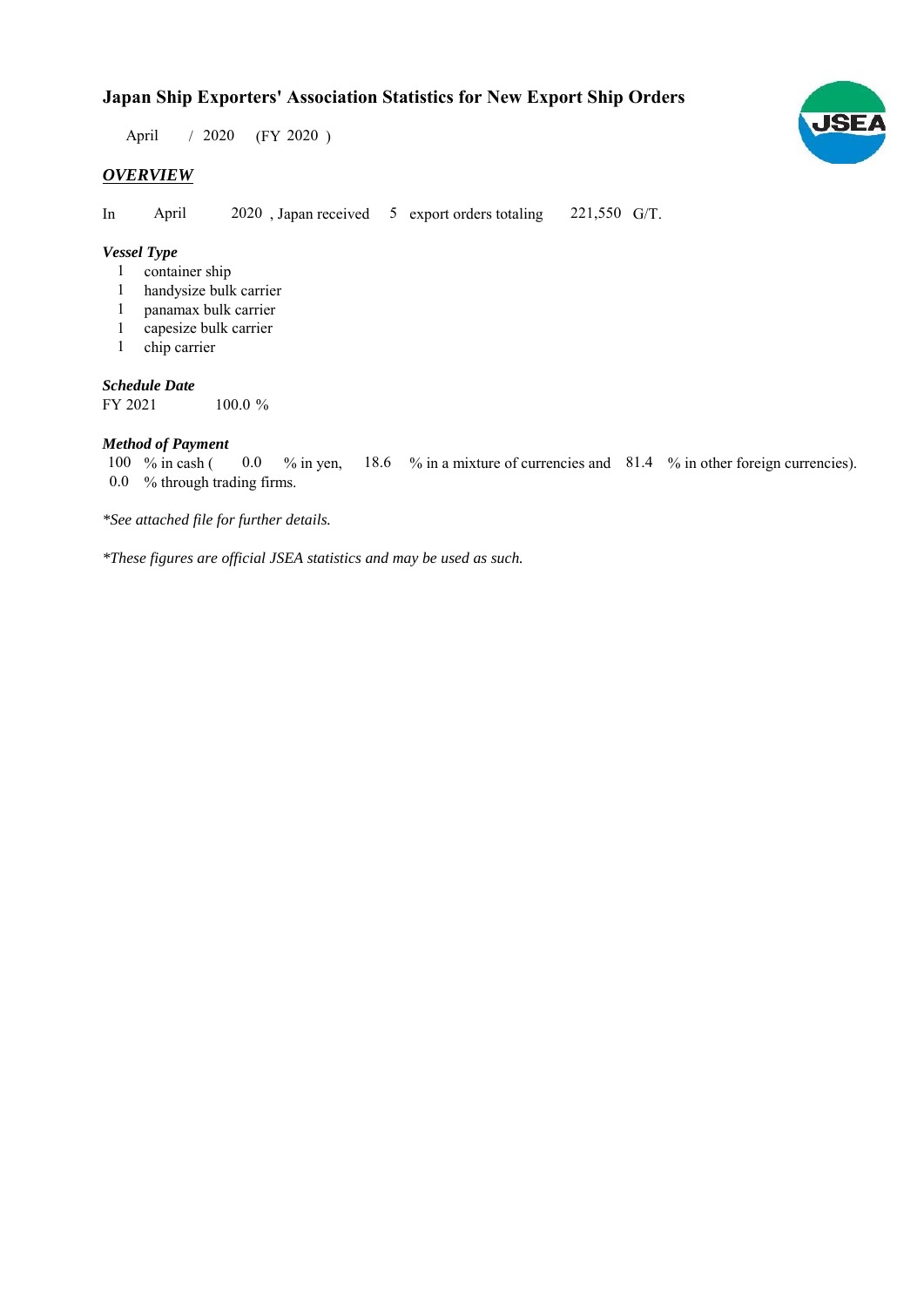#### New Export Orders Placed in April 2020 (FY 2020) Based on Fiscal Year

No. G/T No. G/T No. G/T No. G/T No. G/T No. G/T No. G/T No. G/T General Cargos ( 13 604,920 9) 324,470 0 0 2 234,000 2 46,450 1 19,150 1 19,150 5 299,600 Bulk Carriers 146 6,590,050 113 5,198,500 17 695,350 5 350,900 11 345,300 4 202,400 4 202,400 37 1,593,950 Tankers 24 1,258,026 14 856,826 1 49,800 5 80,100 4 271,300 0 0 0 0 10 401,200 Combined Carriers 0 0 0 0 0 0 0 0 0 0 0 0 0 0 0 0 Others 0 0 0 0 0 0 0 0 0 0 0 0 0 0 0 0 Total | 183 8,452,996 136 6,379,796 18 745,150 12 665,000 17 663,050 5 221,550 5 221,550 52 2,294,750 FY 2020 / FY2019 (%) \* 79.1 80.5 110.3 93.1 48.1 29.5 29.5 \*\* 65.2 In CGT | | 3,720,531 | | 2,749,295 | | 348,018 | | 304,480 | | 318,738 | | 98,878 | | 98,878 | | 1,070,114 Description Apr 19 to Mar 20 Apr 19 to Dec 19 January 2020 February 2020 March 2020 April 2020 April 2020 Jan 20 to Apr 20

*Figures for shipbuilding orders of 500 G/T and over for export as steel vessels placed with JSEA members are covered.*

\*FY 2019/FY2018

\*\*Calendar Year 2020

JSEA (May 2020)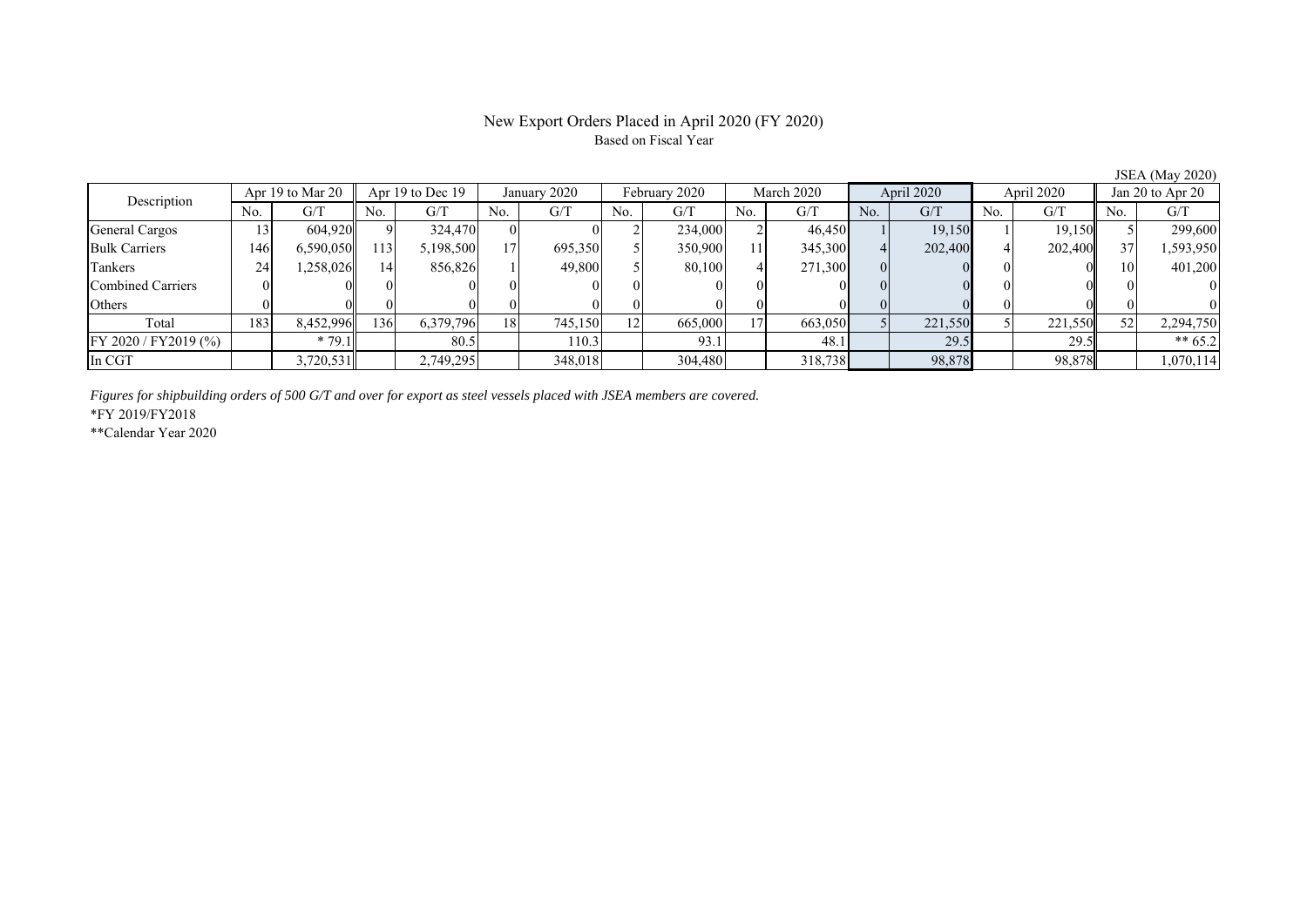## Export Ships Delivered in April 2020 (FY 2020) Based on Fiscal Year

JSEA (May 2020)

| Description             | Apr 19 to Mar 20 |            | Apr 19 to Dec 19 |            | January 2020    |           | February 2020 |           | March 2020 |           | April 2020 |           | April 2020 |           | Jan 20 to Apr 20 |            |
|-------------------------|------------------|------------|------------------|------------|-----------------|-----------|---------------|-----------|------------|-----------|------------|-----------|------------|-----------|------------------|------------|
|                         | No.              | G/T        | No.              | G/T        | No.             | G/T       | No.           | G/T       | No.        | G/T       | No.        | G/T       | No.        | G/T       | No.              | G/T        |
| General Cargos          |                  | .548,302   | 14               | 1,492,328  |                 | 18,658    |               | 18,658    |            | 18,658    |            |           |            |           |                  | 55,974     |
| <b>Bulk Carriers</b>    | 207              | 9,193,470  | 138              | 5,886,181  | 27              | 386,147   | 21            | 955,345   | 21         | 965,797   | 22         | 980,741   | 22         | 980,741   | 91               | 4,288,030  |
| Tankers                 | 58               | 4,014,301  | 43.              | 3,199,385  |                 | 375,151   |               | 331,163   |            | 108.602   |            | 180,218   |            | 180,218   | 19               | 995,134    |
| Combined Carriers       |                  |            |                  |            |                 |           |               |           |            |           |            |           |            |           |                  |            |
| Others                  |                  |            |                  |            |                 |           |               |           |            |           |            |           |            |           |                  |            |
| Total                   | 282              | 14,756,073 | 195              | 10,577,894 | 34 <sub>1</sub> | 1,779,956 | 29            | 1,305,166 | 24         | 1,093,057 | 26         | 1,160,959 | 26         | 1,160,959 | 113              | 5,339,138  |
| $FY 2020 / FY 2019$ (%) |                  | $*133.5$   |                  | 132.8      |                 | 226.8     |               | 117.3     |            | 91.5      |            | 79.4      |            | 79.4      |                  | ** $117.3$ |
| In CGT                  |                  | 6,607,661  |                  | 4,818,254  |                 | 730,323   |               | 577,312   |            | 481,772   |            | 498,153   |            | 498,153   |                  | 2,287,560  |

*Deliveries of new shipbuilding orders of 500 G/T and over for export as steel vessels placed with JSEA members are covered.*

\*FY 2019/FY2018

\*\*Calendar Year 2020